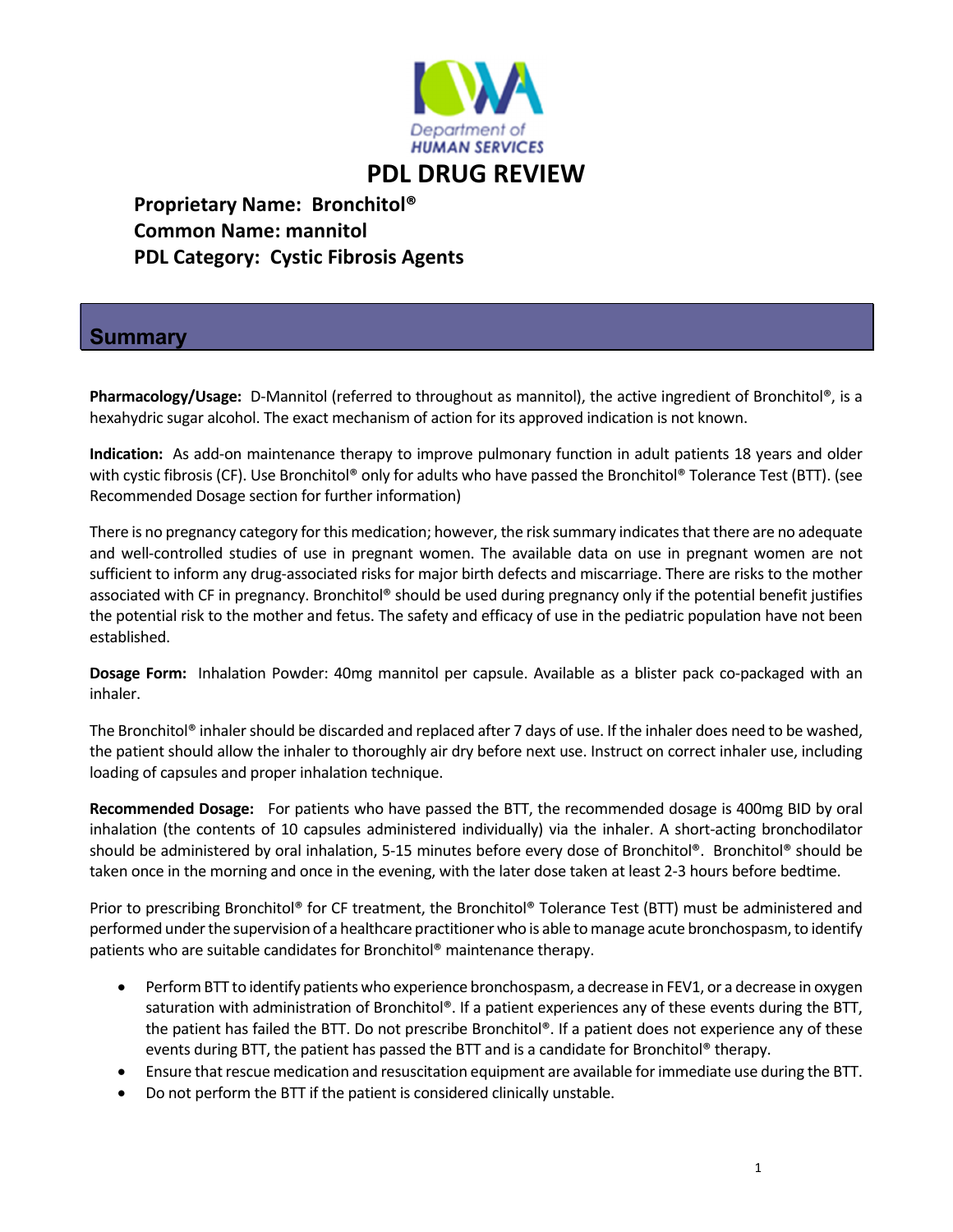• See the BTT Healthcare Practitioner (HCP) instructions for use for complete instructions and to avoid medication errors associated with BTT dosing and procedures.

Do not use Bronchitol® add‐on maintenance therapy in patients who fail the BTT.

Clinical trials of Bronchitol® did not include patients with renal or hepatic impairment. No specific dose recommendations for these patient populations are available. However, an increase in systemic exposure of mannitol can be expected in patients with renal impairment based on the kidney being its primary route of elimination.

**Drug Interactions:** No formal drug interaction studies have been conducted with mannitol.

**Box Warning:** There is no box warning listed with this product.

Common Adverse Drug Reactions: Listed % incidence for adverse drug reactions= reported % incidence for drug (Bronchitol®) minus reported % incidence for control. Please note that an incidence of 0% means the incidence was *the same as or less than the control.* The most frequently reported adverse events included cough (4.3%), hemoptysis (0.9%), oropharyngeal pain (2.7%), vomiting (1.7%), bacterial sputum identified (2.2%), pyrexia (2.3%), and arthralgia (0.5%).

Bronchitol® can cause bronchospasm, which can be severe in susceptible individuals. Because of the risk of bronchospasm, prior to prescribing Bronchitol®, perform the BTT, to identify patients who are appropriate for maintenance treatment with Bronchitol®. The BTT must be administered under the supervision of a healthcare provider who can treat severe bronchospasm. Do not prescribe Bronchitol® if the patient fails the BTT.

Bronchospasm may occur during inhalation of Bronchitol®, even in patients who have passed the BTT. An inhaled short-acting bronchodilator must be administered 5-15 minutes before administration of each dose during maintenance therapy. In clinical studies, bronchospasm or bronchial hyperreactivity was reported in 1% of those receiving Bronchitol® as maintenance therapy and in 0.6% receiving control (50mg inhaled mannitol), even though these patients had passed the BTT. If bronchospasm occurs following dosing of Bronchitol®, it should be discontinued immediately and treated with an inhaled short‐acting bronchodilator or as medically appropriate.

Hemoptysis may occur with Bronchitol® use. Hemoptysis was reported in 10.4% of adult patients receiving Bronchitol® and in 9.5% of adults receiving control (50mg inhaled mannitol) during clinical studies. In patients aged 6 years to 17 years, hemoptysis was reported in 7.8% of patients who received Bronchitol® and in 1.9% of patients who received control. Bronchitol<sup>®</sup> has not been studied in patients with a history of episodes of significant hemoptysis (volume greater than 60ml) in the previous 3 months. Bronchitol® should be discontinued in the event of hemoptysis. Note that Bronchitol® is not indicated for use in children and adolescents.

**Contraindications:** In the following conditions:

- Hypersensitivity to mannitol or to any of the capsule components
- Failure to pass the Bronchitol® Tolerance Test (BTT)

## **Manufacturer:** Chiesi USA, Inc

Analysis: The safety and efficacy of Bronchitol<sup>®</sup> for the treatment of CF were assessed in 3 randomized, doubleblind, controlled studies that were 26 weeks in duration. Study 1 included adults ≥18 years of age with baseline FEV1 >40 to ˂90% of predicted. The mean age of included adultsin study 1 was 28 years and they had a mean FEV1 63.9% predicted. Study 2 included patients ≥6 with baseline FEV1 ≥30% to <90% of predicted, and study 3 included patients ≥6 years with baseline FEV1 ≥40% to <90% predicted. All 3 studies excluded CF patients with an episode of hemoptysis (>60ml) in the 3 months prior to enrollment. The use of inhaled hypertonic saline was not permitted in any of the studies but continued use of the other standard of care CF therapies were allowed (e.g. bronchodilators, inhaled antibiotics, and dornase alfa). While CF patients aged 6 to 17 years were included in studies 2 and 3, Bronchitol® is not indicated for use in this age group.